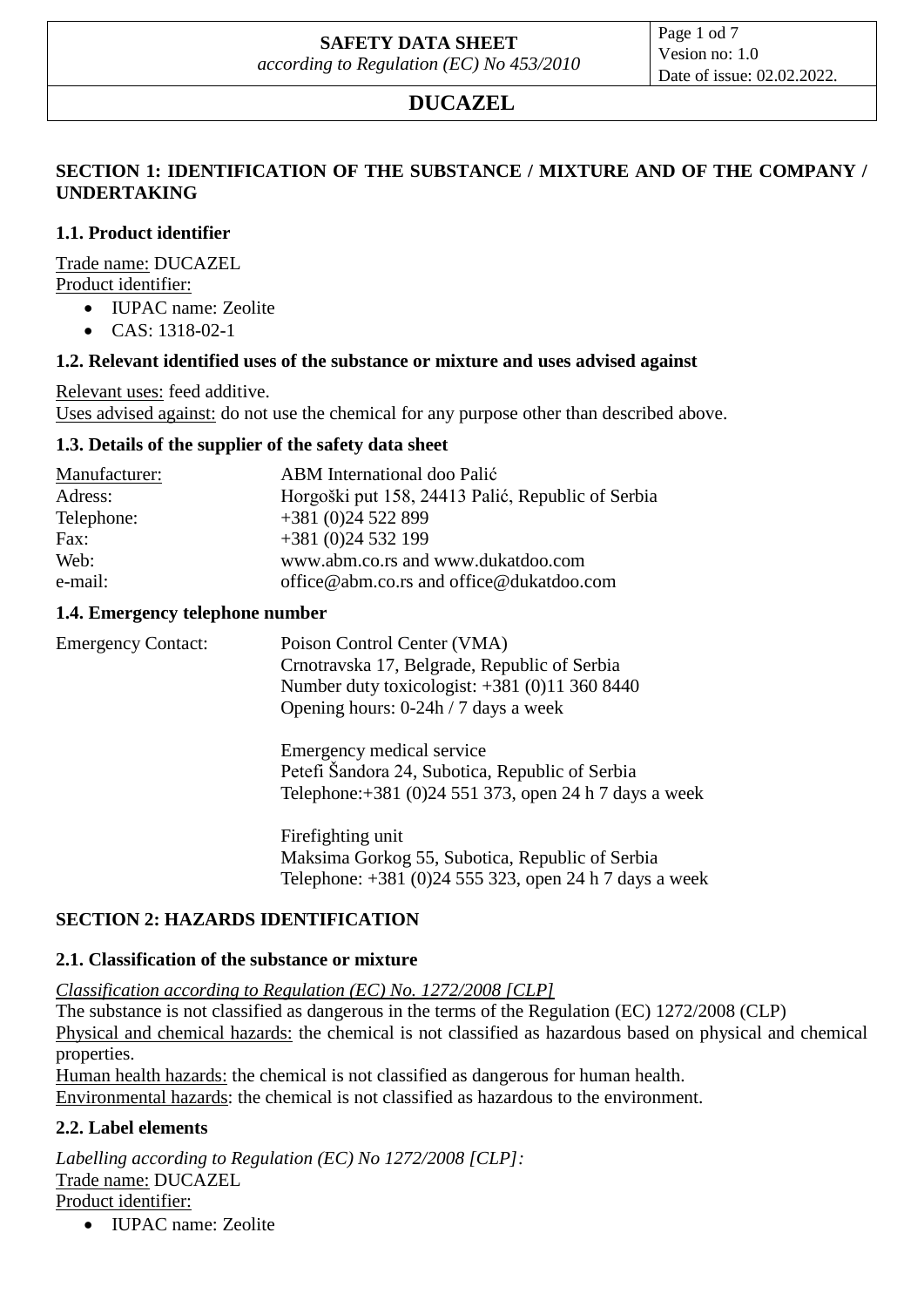Page 2 od 7 Vesion no: 1.0 Date of issue: 02.02.2022.

# **DUCAZEL**

 $\bullet$  CAS: 1318-02-1

Hazard pictograms: none. Signal word: none. Hazard statements (H-phrases): none. Precautionary statements (P-phrases): none. Additional labeling: none.

### **2.3. Other hazards**

The chemical does not meet the criteria for classification as PBT or vPvB substance.

# **SECTION 3: COMPOSITION/INFORMATION ON INGREDIENTS**

### **3.1. Substances**

| Index number /<br>$CAS$ number/<br>EC number | name    | Class, category and hazard statemenst<br>according CLP/GHS <sup>1</sup> | % (w/w) |
|----------------------------------------------|---------|-------------------------------------------------------------------------|---------|
| $1318 - 02 - 1/$<br>215-283-8                | zeolite | not classified                                                          | 100     |

### **3.2. Mixtures**

Not applicable.

# **SECTION 4: FIRST AID MEASURES**

### **4.1. Description of first aid measures**

General information: if symptoms develop and persist, or in case you have concerns, seek medical advice. After inhalation: exposed person remove to fresh air, away from source of exposure. If symptoms / discomforts develop and persist, seek medical attention.

After skin contact: not needed.

After eye contact: rinse immediately with running water. Check that the contact lenses are present and remove them if possible. Continue rinsing holding the eyelids wide open. Promptly seek medical attention. After ingestion: rinse mouth with water.

### **4.2. Most important symptoms and effects, both acute and delayed**

After inhalation: an effect that can occur after inhalation of fine dust is irritation of the upper respiratory tract. Symptoms may include: coughing, sneezing.

After skin contact: there are no known effects and symptoms.

After eye contact: tearing and redness of the injured eye.

After ingestion: there are no known effects and symptoms.

### **4.3. Indication of any immediate medical attention and special treatment needed**

Based on the presence of symptoms and the clinical condition of the patient carry out treatment.

# **SECTION 5: FIREFIGHTING MEASURES**

### **5.1. Extinguishing media**

Suitable extinguishing media: use extinguishing media suitable for surrounding area.

**<sup>.</sup>**  $1$  Regulation (EC) No 1272/2008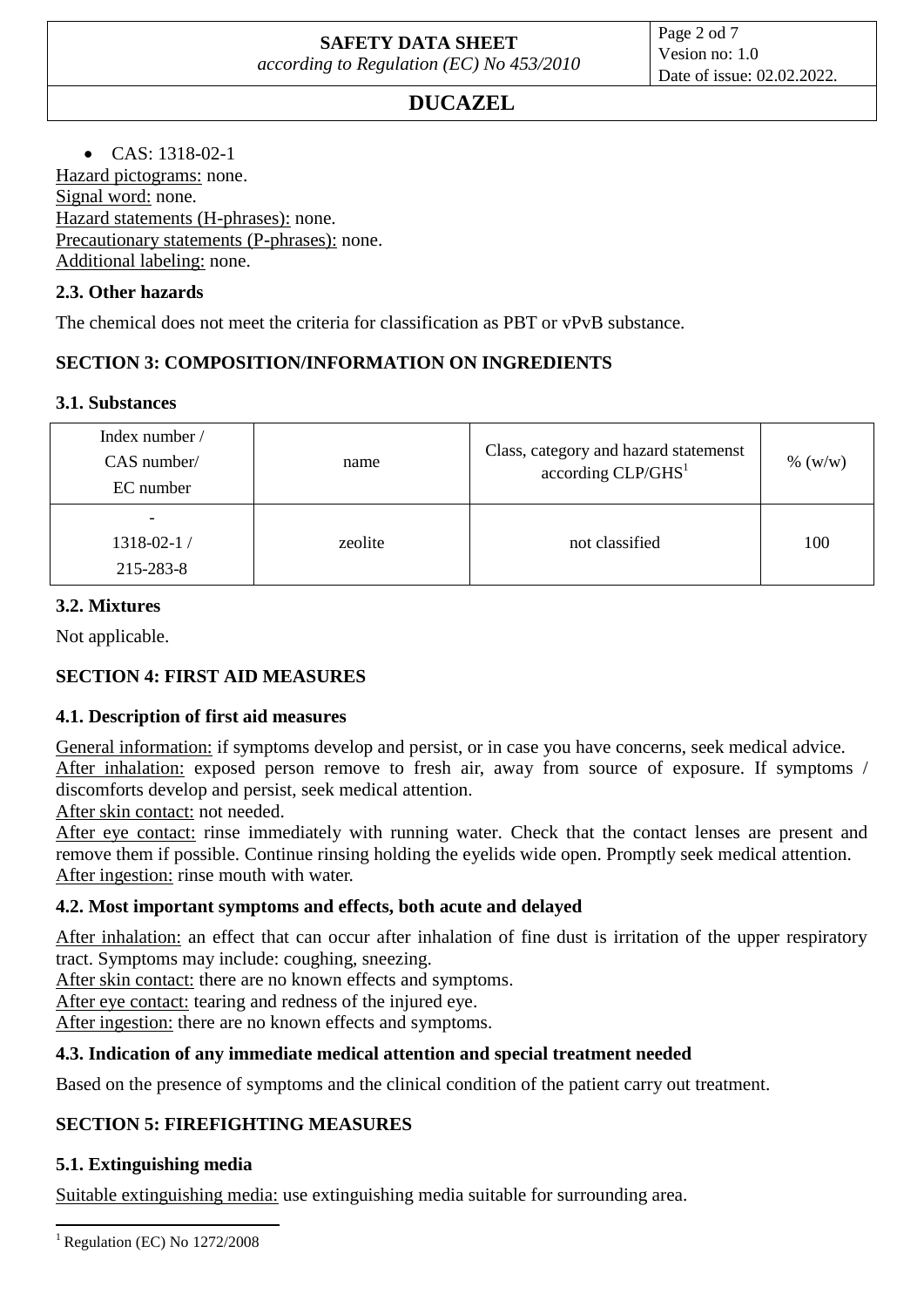### **DUCAZEL**

Unsuitable extinguishing media: none known.

#### **5.2. Special hazards arising from the substance or mixture**

The chemical is not flammable and does not burn.

### **5.3. Advice for firefighters**

Chemical is not flammable and does not burn. Any special precautions are not needed. During the fire fighting in the environs, take action and precautions according to the materials involved in the fire.

### **SECTION 6: ACCIDENTAL RELEASE MEASURES**

#### **6.1. Personal precautions, protective equipment and emergency procedures**

Evacuate unprotected persons. Keep the concentrations of dust to a minimum. In order to avoid the inhalation of dust, provide ventilation of the space in which there was a scattering of chemical or wear appropriate personal protective equipment for respiratory organs (for more details see subsection 8.2.). Avoid direct contact chemical with skin and eyes by using adequate protective clothing and equipment (for more details see subsection 8.2.).

#### **6.2. Environmental precautions**

No special precautions for the protection of the environment.

### **6.3. Methods and material for containment and cleaning up**

Collect spilled chemical using vacuum cleaner or shovels. Collect and organize disposal without creating dust. Collected material put in containers that are intended for disposal. To clean the floor and all objects contaminated by this material, use a large amount of water.

#### **6.4. Reference to other sections**

Follow the instructions from section 8 for the individual protection measures and from section 13 for the treatment and disposal.

### **SECTION 7: HANDLING AND STORAGE**

### **7.1. Precautions for safe handling**

Prevent direct contact of chemical with eyes. Avoid contact with skin and inhalation of powder material. Ensure proper aspiration at the source of dust. Keep generation and accumulation of dust to a minimum. In the conditions of insufficient ventilation, wear suitable protective equipment (see subsection 8.2.). During the handling, respect the safety measures at work and general hygiene measures. Do not eat, drink or smoke during handling. Before the break and after completion of work wash hands. Remove contaminated clothing and protective equipment before entering in areas for food.

### **7.2. Conditions for safe storage, including any incompatibilities**

Keep container tightly closed and keep them in a dry area.

### **7.3. Specific end use(s)**

Identified uses of the chemical are listed in subsection 1.2.

### **SECTION 8: EXPOSURE CONTROLS/PERSONAL PROTECTION**

### **8.1. Control parameters**

For this substance the workplace exposure limits have not been assigned.

**8.2. Exposure controls**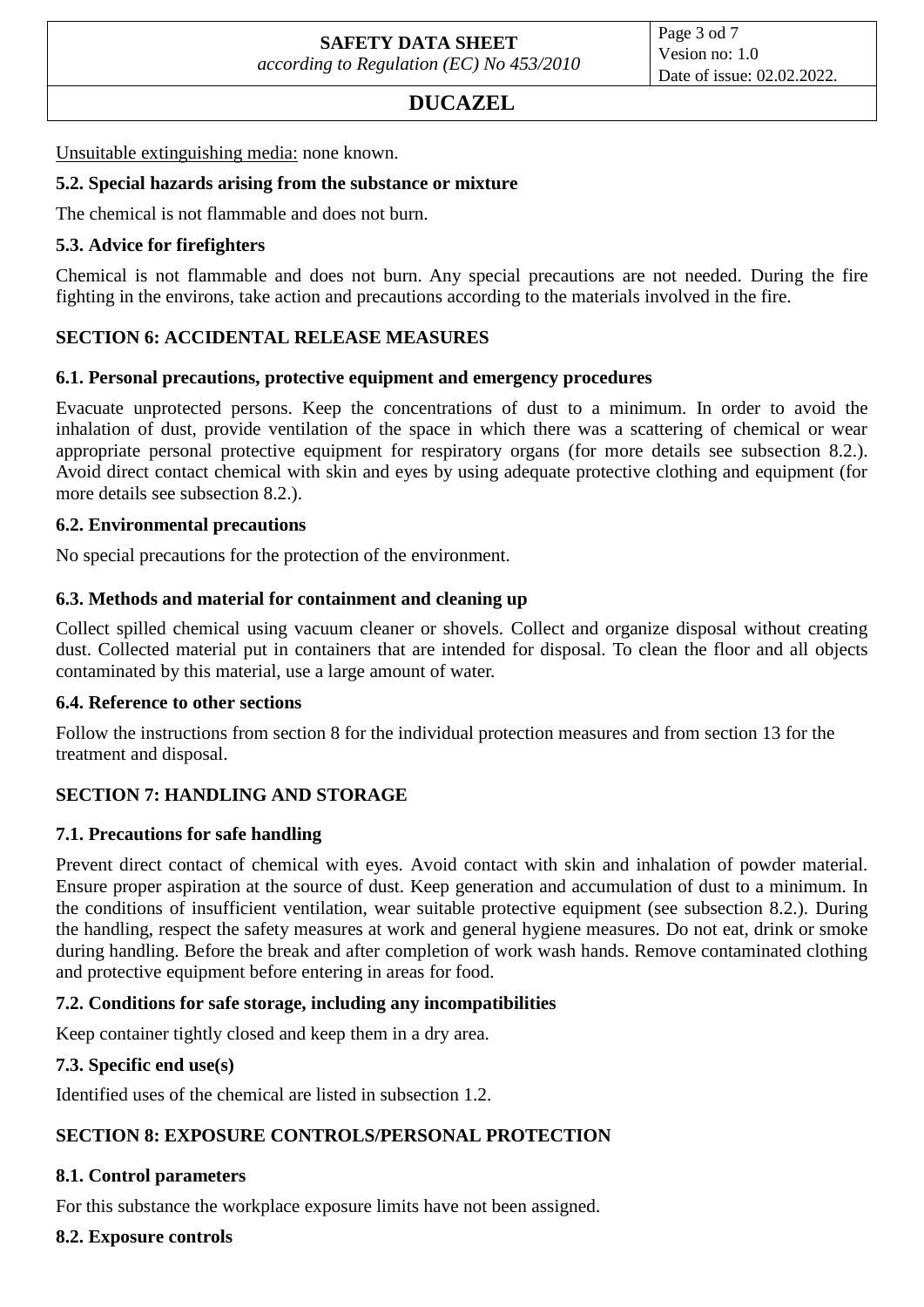# **SAFETY DATA SHEET**

*according to Regulation (EC) No 453/2010*

Page 4 od 7 Vesion no: 1.0 Date of issue: 02.02.2022.

# **DUCAZEL**

Engineering controls: ensure there is sufficient ventilation of the area. Engineering controls have priority over personal security measures.

Hygiene measures: personal protective clothing must be clean and dry. Wash contaminated clothing before reuse. Wash hands, forearms and face before eating, drinking, smoking and using toilet, and also during breaks and at the end of the work.

Individual protection measures:

Respiratory protection: use protective dust respirators (EN 136, EN 140, EN 143, EN 149, EN 405).

Eyes/face protection: use safety glasses (EN 166).

Hand protection: use protective gloves (EN 374).

Body protection: wear protective clothing and shoes (EN 340).

Thermal hazards: no additional information available.

Environmental exposure controls: exhaust air from manufacturing plants that discharges itself into the environment must be previously purified from the dust.

#### **SECTION 9: PHYSICAL AND CHEMICAL PROPERTIES**

#### **9.1. Information on basic physical and chemical properties**

| Appearance: - form:                           | powder              |
|-----------------------------------------------|---------------------|
| - colour:                                     | yellowish - white   |
| Odour:                                        | odourless           |
| Odour threshold:                              | not available       |
| pH:                                           | not available       |
| Melting point/freezing point:                 | not available       |
| Initial boiling point and boiling range;      | not available       |
| Flash point:                                  | not available       |
| Evaporation rate:                             | not available       |
| Flammability (solid, gas):                    | not flammable       |
| Upper/lower flammability or explosive limits: | not available       |
| Vapour pressure:                              | not available       |
| Vapour density:                               | not available       |
| Relative density:                             | not available       |
| Solubility(ies):                              | in water: insoluble |
| Partition coefficient: n-octanol/water:       | not available       |
| Auto-ignition temperature:                    | not flammable       |
| Decomposition temperature:                    | not available       |
| Viscosity:                                    | not available       |
| <b>Explosive properties:</b>                  | not available       |
| Oxidizing properties:                         | not available       |

#### **9.2. Other information**

Not available.

### **SECTION 10: STABILITY AND REACTIVITY**

**10.1. Reactivity**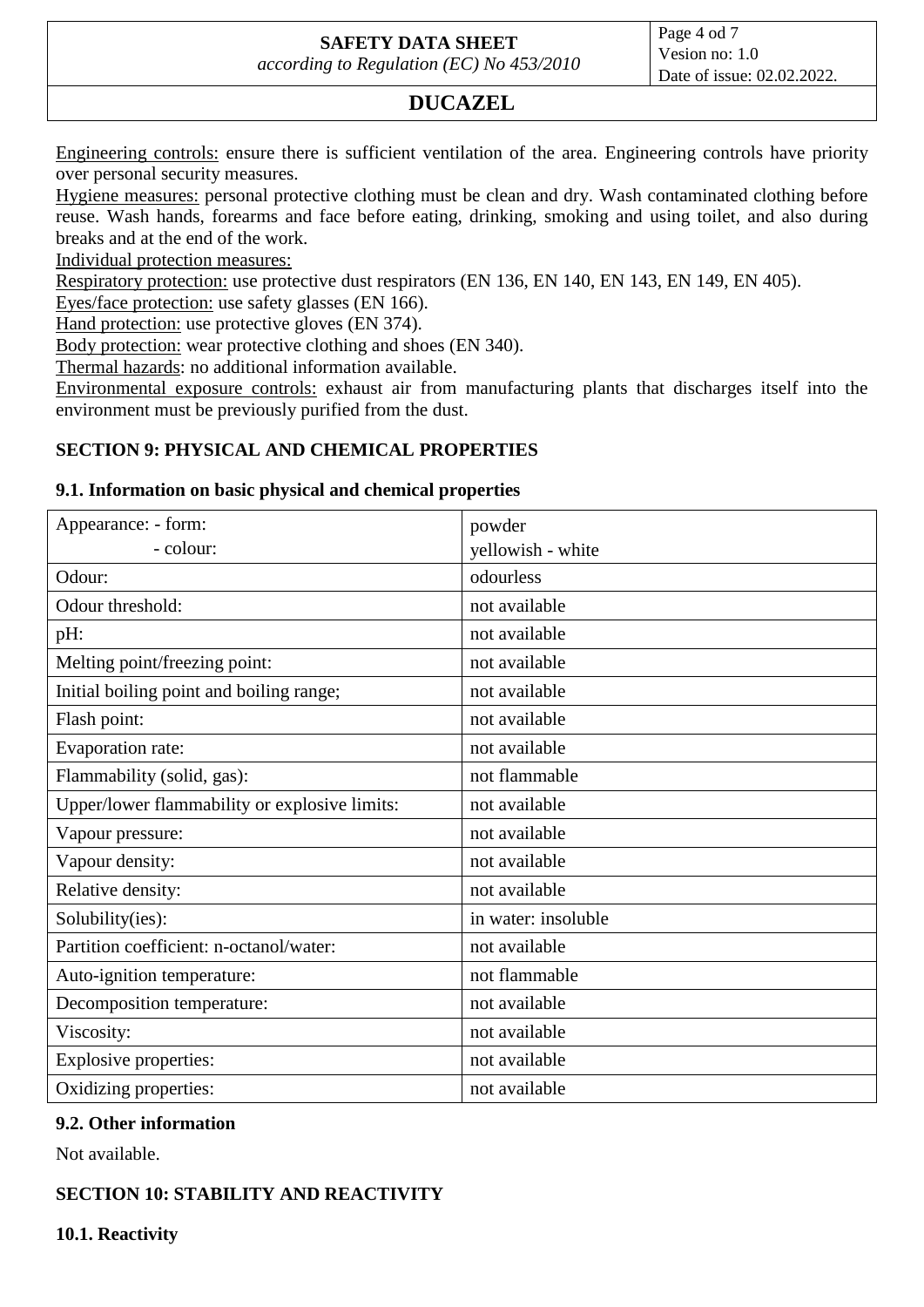# **DUCAZEL**

Product is non-reactive in normal, recommended conditions of storage and use.

### **10.2. Chemical stability**

The chemical is stable in normal, recommended conditions of storage and use.

### **10.3. Possibility of hazardous reactions**

No dangerous reactions known if they comply with the recommended storage conditions and handling.

### **10.4. Conditions to avoid**

Avoid moisture.

#### **10.5. Incompatible materials**

Not available.

### **10.6. Hazardous decomposition products**

Under normal conditions of storage and use, hazardous decomposition products should not be produced.

## **SECTION 11: TOXICOLOGICAL INFORMATION**

#### **11.1. Information on toxicological effects**

Acute toxicity: based on available data, the classification criteria are not met.

Skin corrosion/irritation: based on available data, the classification criteria are not met.

Serious eye damage/irritation: based on available data, the classification criteria are not met.

Respiratory or skin sensitisation: based on available data, the classification criteria are not met.

Germ cell mutagenicity: based on available data, the classification criteria are not met.

Carcinogenicity: based on available data, the classification criteria are not met.

Reproductive toxicity: based on available data, the classification criteria are not met.

STOT-single exposure: based on available data, the classification criteria are not met.

STOT-repeated exposure: based on available data, the classification criteria are not met.

Aspiration hazard: based on available data, the classification criteria are not met.

Information on likely routes of exposure: inhalation, oral, dermal and eye exposure.

Symptoms related to the physical, chemical and toxicological characteristics: typical symptoms which occur themselves due to exposure are listed in subsection 4.2.

Delayed and immediate effects as well as chronic effects from short and long-term exposure: delayed and immediate effects that may occur due to short-term and long-term exposure to chemical are described in subsection 4.2.

### **SECTION 12: ECOLOGICAL INFORMATION**

### **12.1. Toxicity**

Chemical is not classified as dangerous for the environment.

### **12.2. Persistence and degradability**

Not available.

### **12.3. Bioaccumulative potential**

Not available.

### **12.4. Mobility in soil**

Not available.

#### **12.5. Results of PBT and vPvB assessment**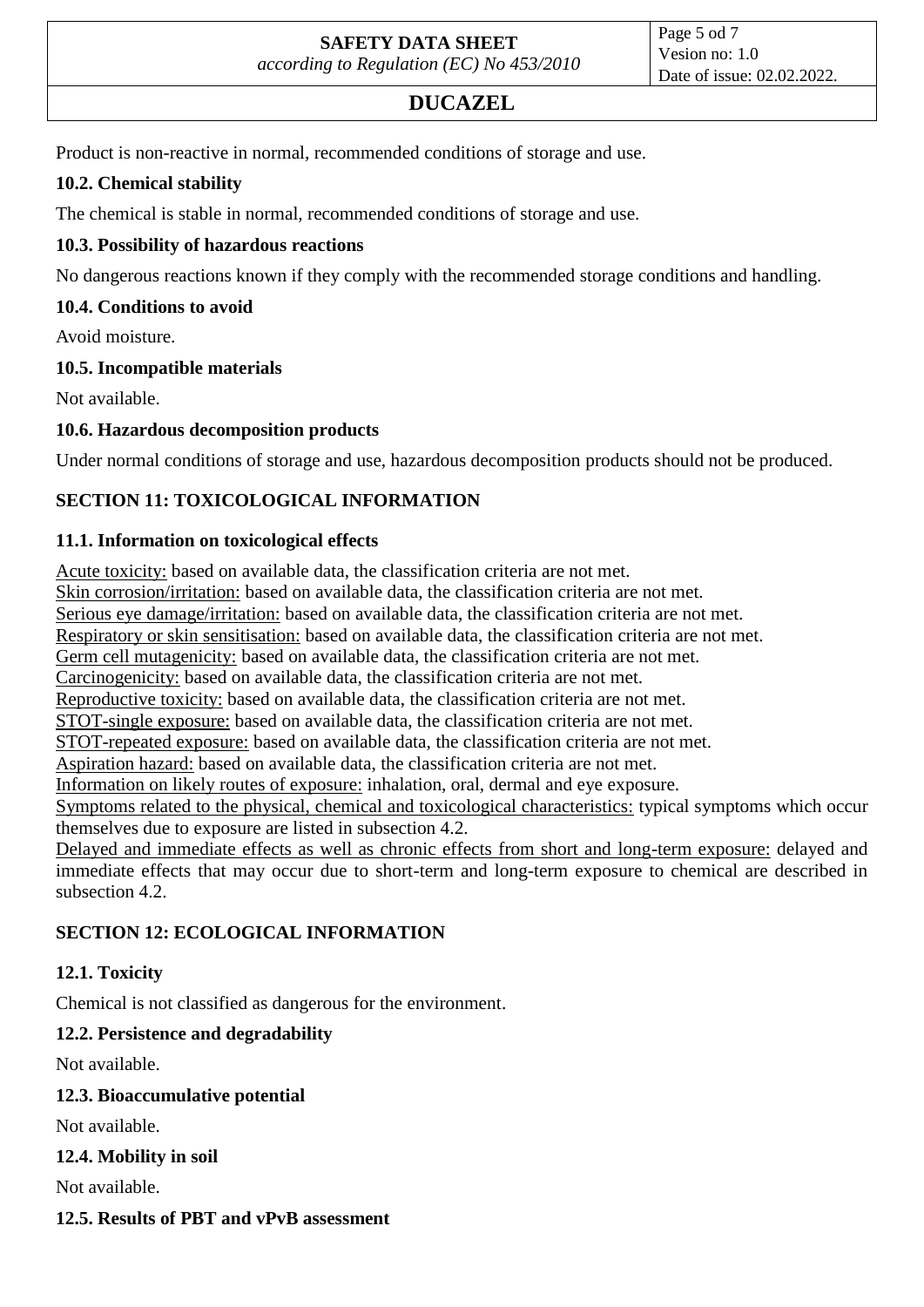# **DUCAZEL**

The chemical does not meet the criteria for classification as PBT or vPvB substance.

### **12.6. Other adverse effects**

No known adverse effects.

### **SECTION 13: DISPOSAL CONSIDERATIONS**

### **13.1. Waste treatment methods**

Disposal of waste material and contaminated packaging: disposal should at all times be consistent with the requirements of environmental protection.

Methods of treatment of contaminated packaging: treatment and disposal of contaminated packaging harmonize with regulations in force.

### **SECTION 14: TRANSPORT INFORMATION**

The chemical is not considered dangerous under current provisions of the transport of dangerous goods ADR, RID, IMDG and IATA.

### **14.1. UN number**

Not applicable.

### **14.2. UN proper shipping name**

Not applicable.

### **14.3. Transport hazard class(es)**

Not applicable.

#### **14.4. Packing group**

Not applicable.

### **14.5. Environmental hazards**

Not applicable.

### **14.6. Special precautions for user**

Not applicable.

### **14.7. Transport in bulk according to Annex II of MARPOL 73/78 and the IBC Code**

Not applicable.

### **SECTION 15: REGULATORY INFORMATION**

### **15.1. Safety, health and environmental regulations/legislation specific for the substance or mixture**

EU Regulations: Regulation (EC) No 453/2010 Contains no substances with REACH Annex XVII restrictions Contains no REACH Annex XIV substances The product is not a SEVESO substance, not an ozone depleting substance and not a persistent organic pollutant. National regulations: The law on chemicals ("Official Gazette of RS", no. 36/09, 88/10, 92/11, 93/12 and 25/15) The law on safety and health at work ("Official Gazette of RS" no. 101/05, 91/2015 i 113/2017 - other low) The law on waste management ("OfficialGazette of RS", no. 36/09, 88/10, 14/2016 and 95/2018 - other low)